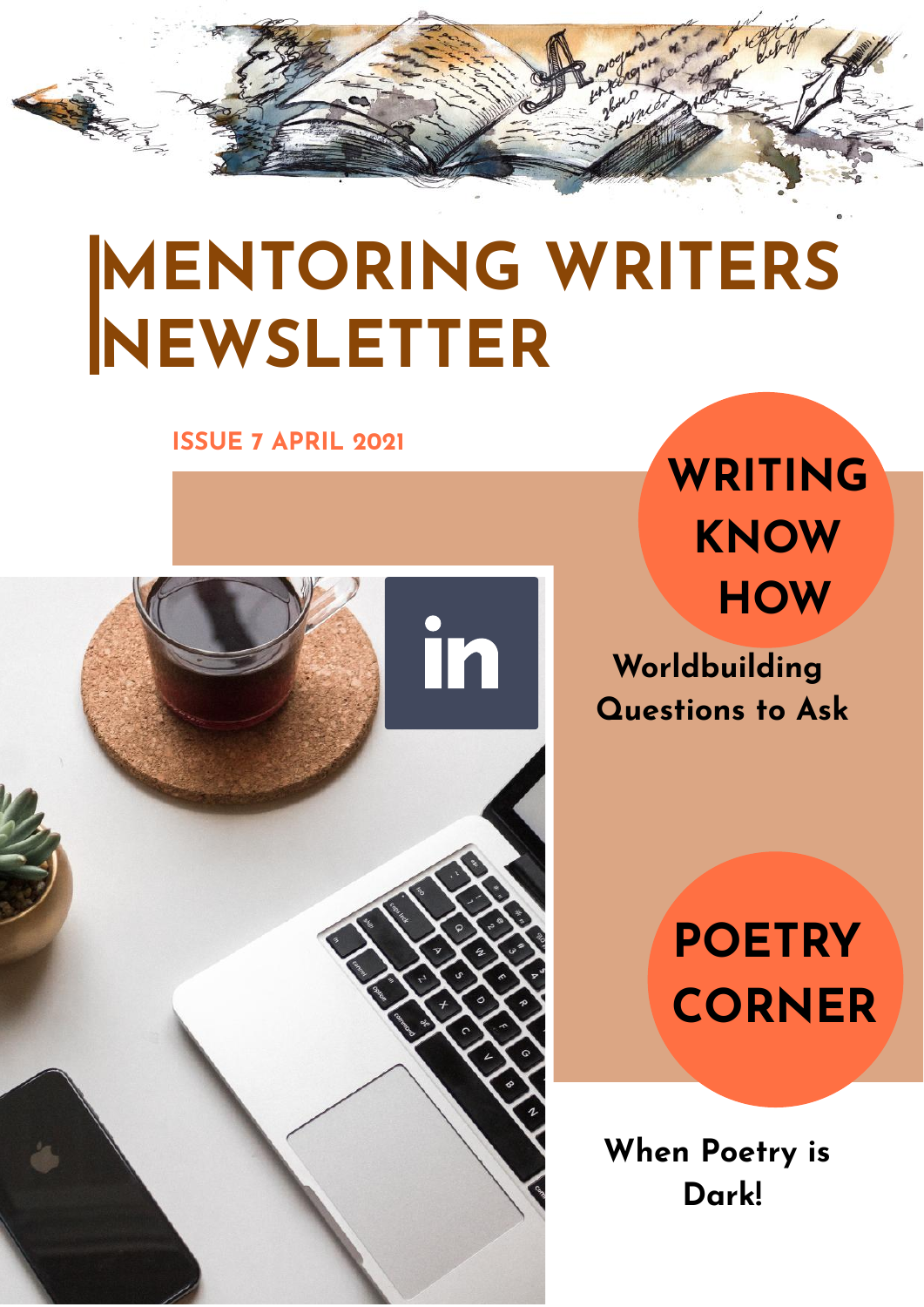# **WELCOME What'**

**The Launch of the Mentoring Writers Summer 2020 Writing Competition book The Mystical Treehouse went really well. The book is being recognised across the world with orders being received from the USA, Australia and of course here at home.**

**Our youngest entrant in the book, Willow Bowen, has become a bit of a celebratory as she has been recognised at her school and has been featured advertising the book in the Weston Mercury Newspaper. Well done Willow.**

**The Mentoring Writers Resource Box Podcasts are doing quite well and the unique downloads are continuing to steadily increase. We also now include audio versions of the 'In Conversation With... Interviews' with the latest interview audio podcast going live on 13th April.**

**The YouTube Channel is also planned for expansion and we shall be uploading interesting and informative snippets for your review.**

**The latest 'In Conversation With... Colin R Parsons Interview' has gone live, so check it out to hear Colin's viewpoint on a variety of subjects.**

**Don't forget to check out inside the Newsletter for details of the Mentoring Writers Summer 2021 Short Story Writing Competition. It is open to all writers - is for all ages - free to enter - and will again be judged by an independent panel of judges. There are three styles of writing so either check the website or email us for details. More info inside the newsletter.**

**That's it for now folks. We will, fingers crossed, have some exciting news to announce before the end of the month so keep checking our social media and website. We are very excited by the possibilities?**

Ann Brady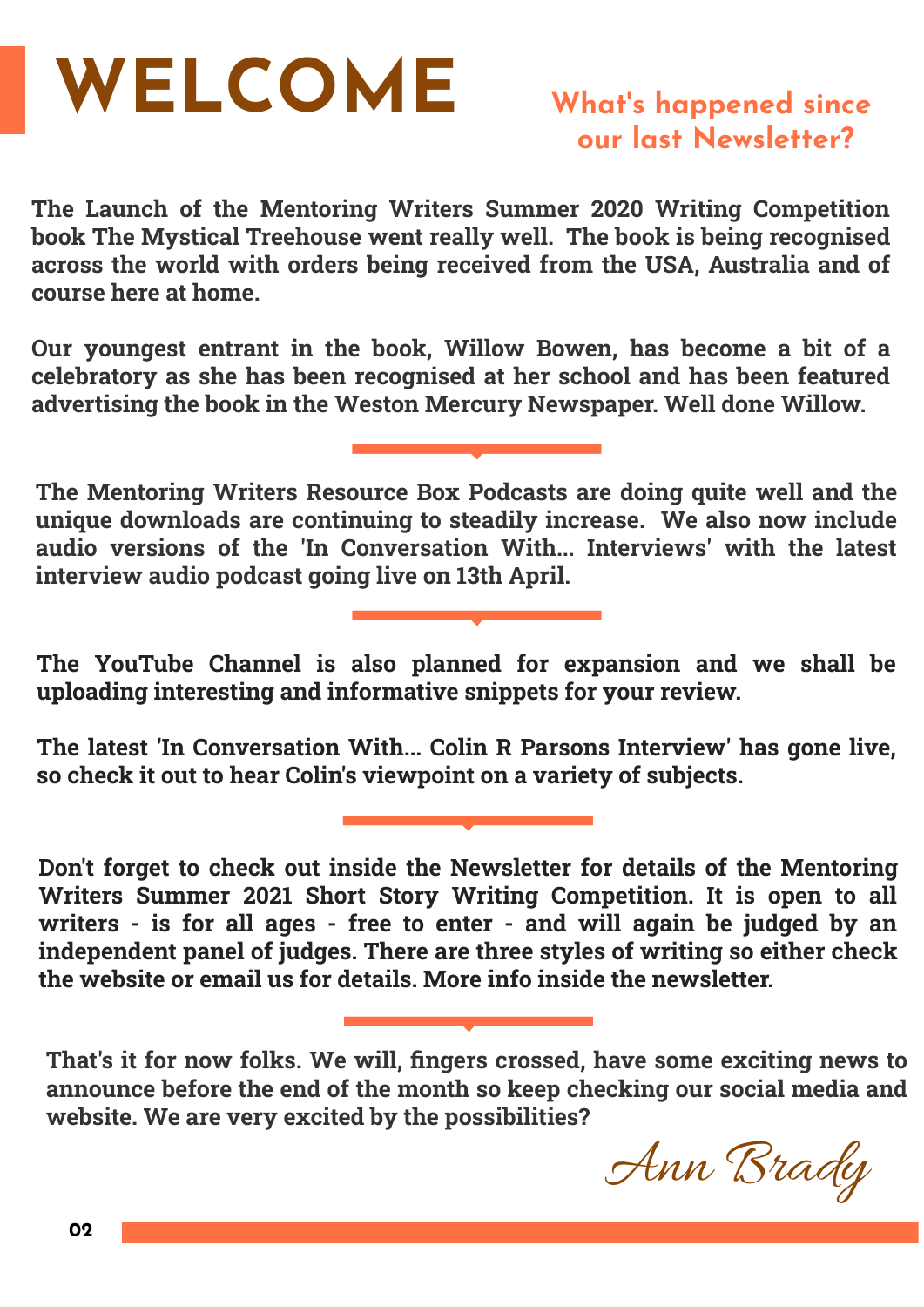

**One of the things I have discovered about young people is their ability to enjoy being frightened. They seem to have no sense of fear when it comes to what they read.**

**This is highlighted more when it comes to youngsters writing stories or poetry. And there is no-one like young poet Yami Gray who always appears to bring darkness into her writing .**

**Yami is a young British/Australian who wrote a number of poems which were published through the Kids4Kids.co.uk organisation and today we give you an example of her writing.**

## **POETRY CORNER**

### **DEPTHS OF THE NIGHT**

**Back into the depths of night Bruised and torn I blunder The demons laughing with delight As in the darkness, I stumble**

**Roaming far and roaming wide Wherever I may be Always travelling in the dark No one, only me**

**In the darkness, a cliff is found. Below the cold crisp sea Fast and hard I'm falling down But in the sky, I wish to be**

**So back into the depths of night Torn and cold I stumble The demons giggle with no slight As in the blackness, I blunder.**

**c Yami Gray 2018**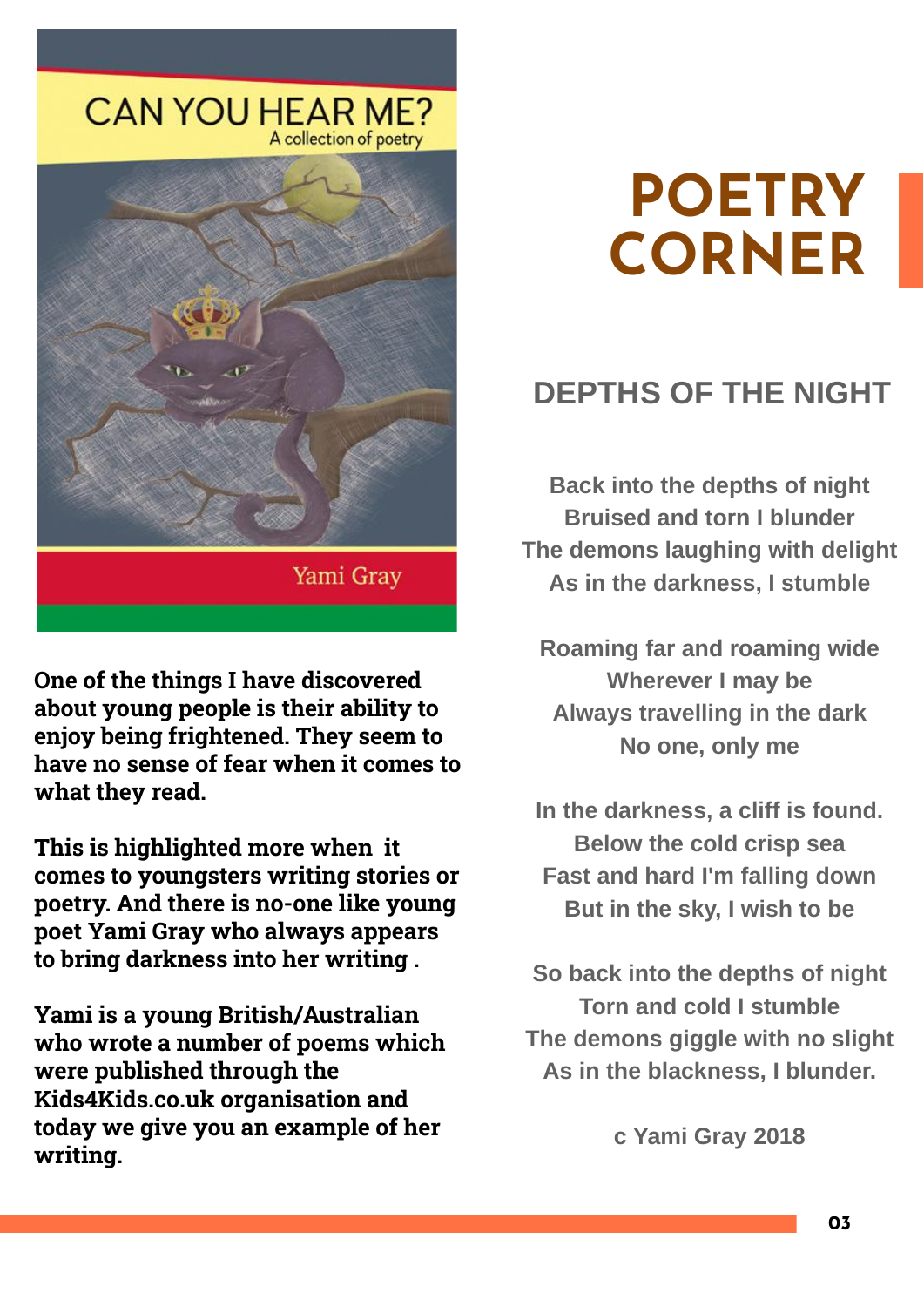## **IN CONVERSATION WITH... MR COLIN R PARSONS**

**Ann was delighted this month to be In Conversation With... Mr Colin R Parsons. Colin is a prolific writer across a variety of genres for children and adults, has a vast amount of experience in doing school visits and also has an extensive selection of mini YouTube videos which are aimed at helping writers of all ages along their writing journey.**

**Check out the Mentoring Writers Resource Box YouTube Channel and the audio version on our Podcasts or via our website. The links are below.**



## **OUR LINKS**

#### **Website:**

 **www.mentoringwriters.co.uk**

 **MW Resource Box Podcasts: www.mentoringwriters.libsyn.com.website**

 **YouTube Channel: Mentoring Writers Resource Box**

*Cool picture, Ann! Thanks for the invite, I enjoyed our interview.*

 *Colin R Parsons*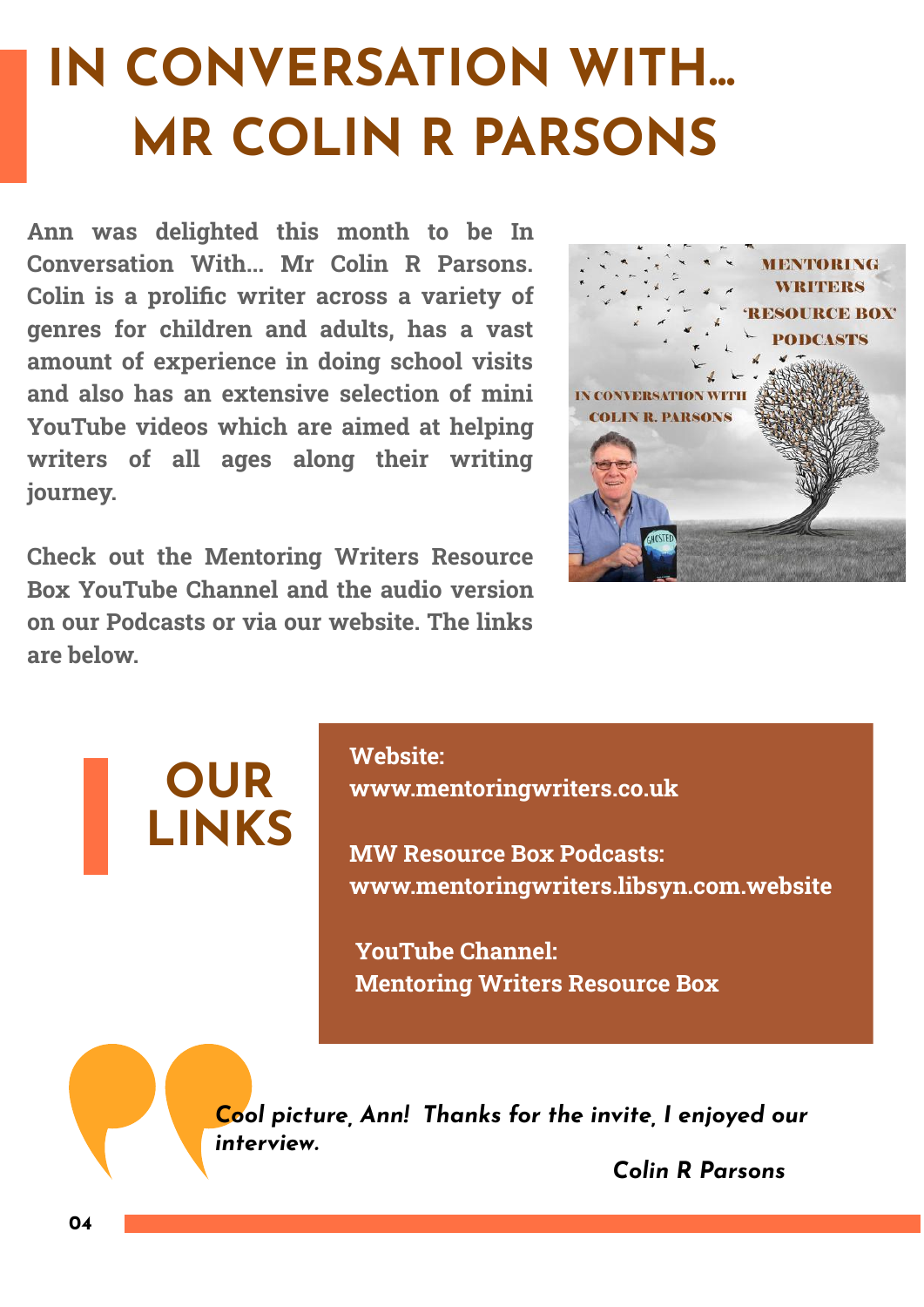## **WRITING KNOW HOW?**

## **WORDBUILDING QUESTIONS FOR YOU?**

**When writing, one of the most important elements is to ensure you ground your story in a believable setting. This doesn't just relate to fantasy, but to any genre. Worldbuilding is an ideal way to help you figure out how your characters fit into the bigger picture, or to learn what their motivations are. Now I realise that it can perhaps seem frustrating to spend a lot of time on building an elaborate world for your novel, especially if you then have to cut out most of the fascinating history and background in the final draft. Regardless, having that knowledge is still important as it helps to create more fully rounded out characters and plot. Remember Hemingway and his iceberg theory of writing where one imagines that 80-90% of a story actually occurs below the surface!**

**So before you start writing ask yourself how much do you know about the world of your novel? It might not be as much as you think. In order to be sure of yourself we've devised 20 important questions you should ask yourself when creating the background for your story. We wonder how many of these you can truthfully and honestly say, 'Yes I got them all right?'**

**1. How long has your world existed?**

**2. How did your world originate? Do the people who inhabit your world have a creation myth, or a scientific explanation for how it came to be?**

**3. What are some important historic events in your world? How did they contribute to the geographic or social structures that exist in your world's present day?**

**4. What is considered a curse word in your world? What is considered sacred, and what is considered profane?**

**5. What holidays does your world celebrate?**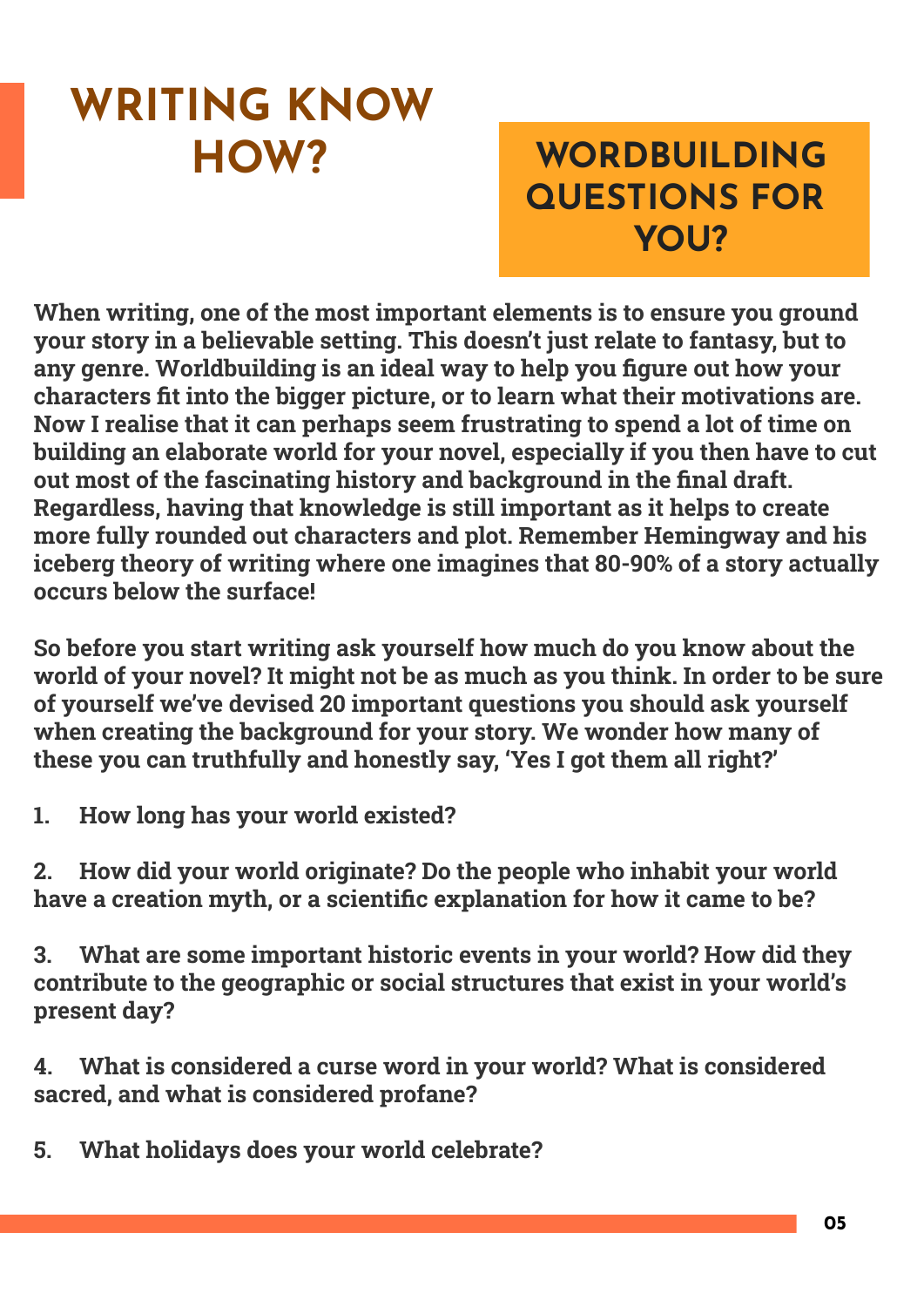## **WORDBUILDING QUESTIONS FOR YOU? CONTINUED......**

**6. Does your world have a religion? Do the people in your world put their faith in some other sort of power or institution?**

**7. If your world has religion, is there one main religion, or many religions? Are the main religions of your world monotheistic or pantheistic?**

**8. What resources are in your world? What are the imports/exports? Which resources are rare and valuable, and which are necessary or common?**

**9. What is the structure of your world's government?**

**10. What is the geography and climate of your world?**

**11. What are the seasons of your world?**

**12. What kind of calendar system does your world have? What's it based on (lunar cycles, a monarch's rule, etc.)?**

**13. What are the distances between important places in your world? Draw a map if you want to!**

**14. What is the class or social structure of your world? Where in that structure does your main character fall?**

**15. What language(s) do your characters speak? Is language ever a barrier to communication?**

**16. What are some details you can use from real-world places that are similar to your world to make it feel more believable?**

**17. What does your world smell like?**

**18. What are some of the main dishes the people in your world eat?**

**19. What are the limitations of power, energy, or magic in your world?**

**06**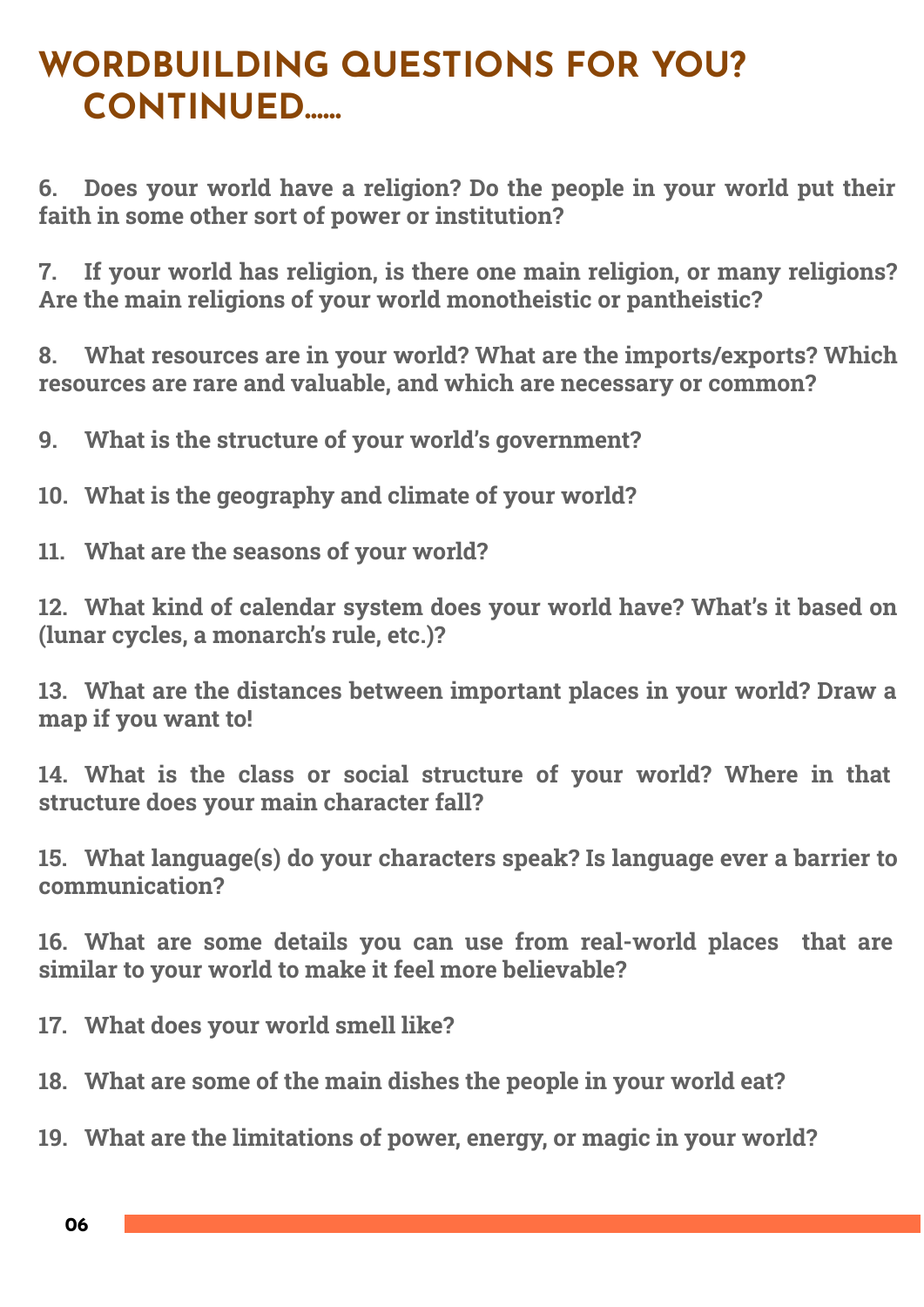## **WORDBUILDING QUESTIONS FOR YOU? CONTINUED......**

**20. What kinds of objects or ideas are familiar to the people of your world? What kind of objects or ideas are strange or outlandish to them?**

**If you get overwhelmed looking at the big picture, why not try building your world from your character's perspective. Start by imagining what their room looks like? Then, what does their house look like? What kind of neighbourhood do they live in? How does their neighbourhood fit in with the rest of the town or city they live in? And what part of the country is that city in? Carry on until you have built up your characters complete outline.**

**The most important things to remember when worldbuilding is that even though you are creating a larger scope for your world it should still be fun for you, and also that the worldbuilding you do should help deepen a reader's connection with your character or drive the plot forward.**

## **NEWS IN BRIEF**

**Despite speculation that the organisers of London Book Fair would confirm the show would go ahead in June, they have in fact now delayed their decision until the end of April. With the way things are progressing we cannot see a live event taking place this year.** 

**"As Australia and New Zealand retailers continue to look for opportunities to serve their consumers in a more efficient manner, Ingram Spark have expanded growth of their print-ondemand facility down under. More details to follow soon.**

#### **Nielsen Books &**

**Consumers Survey has revealed that e-book sales rose 16% year on year in 2020** to their biggest total yet. A record **year for book sales saw 95 million ebooks were sold in 2020, alongside 257 million print books and 23 million audiobooks.**

**The Society of Authors is asking any Author who has worked with or been approached by publishers asking fees for services to take part in a survey about their experiences. This is following a number of complaints. So if you can please controibute.**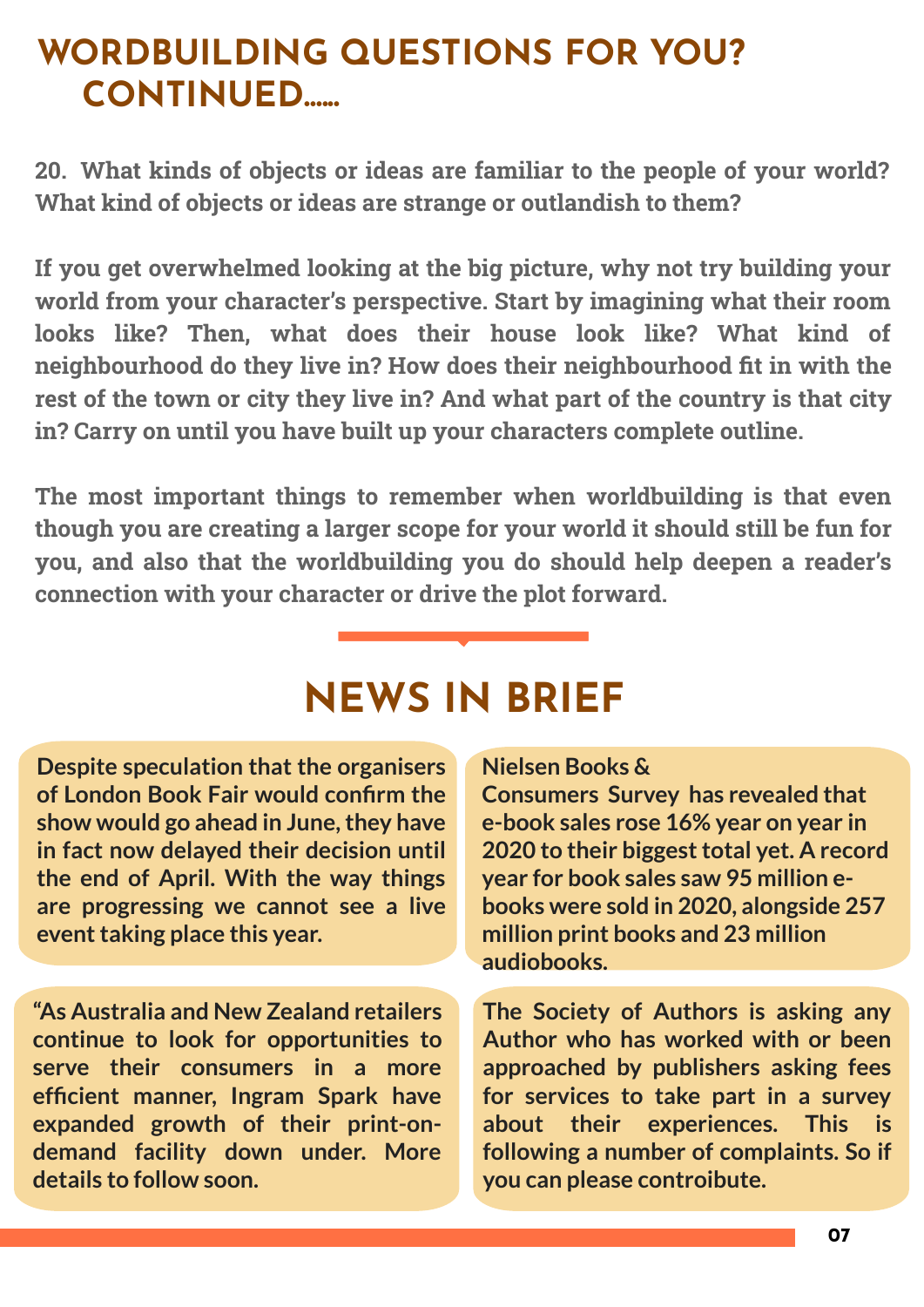## **LATEST NEWS FROM THE MENTORING WRITERS RESOURCE BOX PODCASTING SERIES:**



#### **THE COLUMBO CLOSE**

**I'm sure many of you will have heard of the TV Detective Columbo. Let me explain to you how the world of TV fiction was used to develop the sales training programme for one of the top coffee providers in the world. You will be surprised at how simple the art of words can bring two worlds together.**

#### **COPING WITH WRITERS BLOCK**

**Has that Gremlin Writers Block hit you? Today we discuss ways in which you can overcome the frustration of that gremlin through exercise etc.**



#### **GRAMMAR RULES - YES OR NO?**



**Understand some of the mistakes that niggle editors when they receive your manuscript for review and edit. And also learn about overcoming some of those grammatical rules and myths that can be kicked out the window.**

#### **https://mentoringwriters.libsyn.com/website**

*I credit Podiobooks and the free audio podcasts for helping me develop the audience I needed when I started selling my books in text forms. - Author: Nathan Lowell*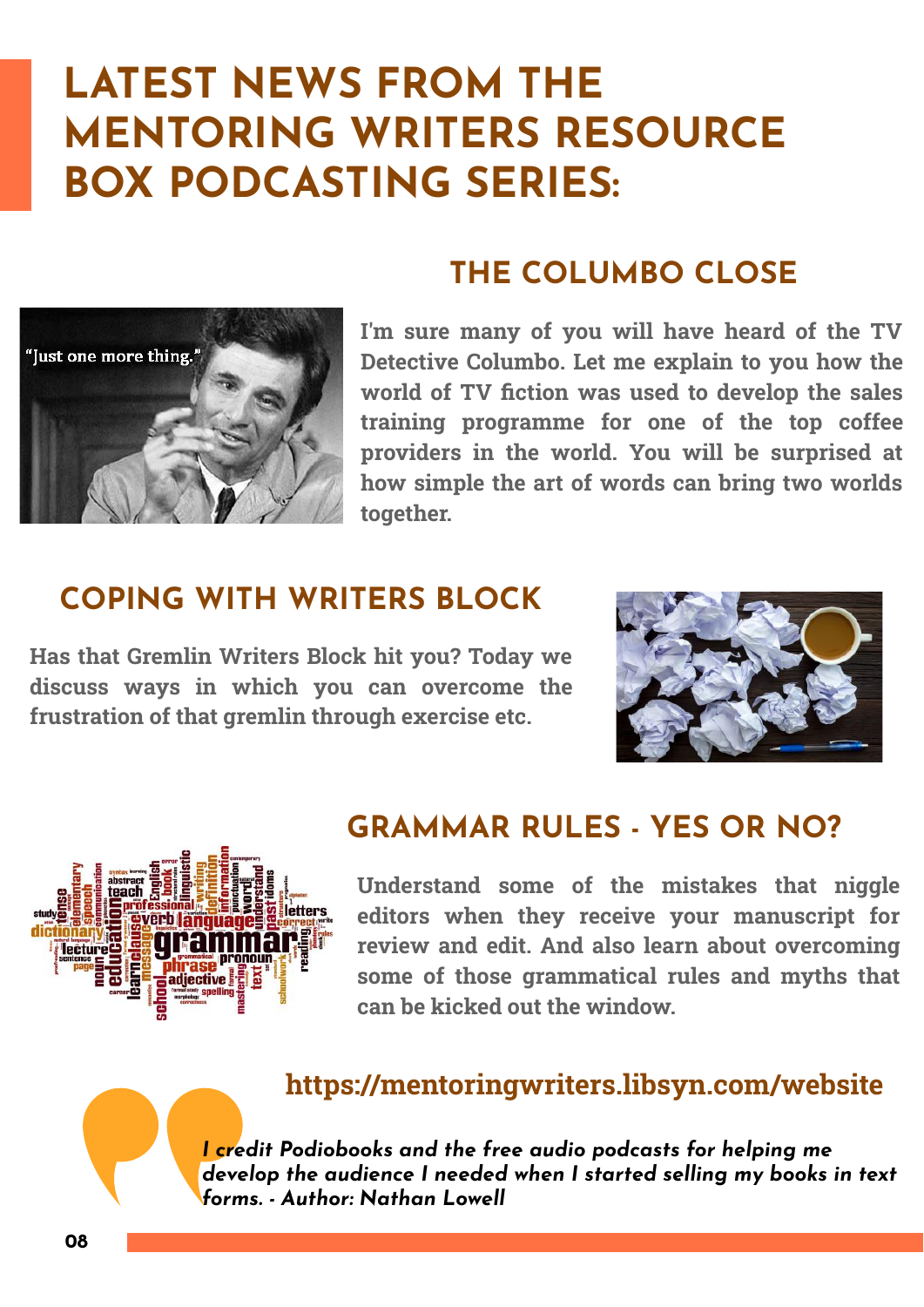## **MENTORING WRITERS**

### **Summer 2021 Short Story Writing Competition**

#### **OVERVIEW**

**The competition is open to all writers of any age regardless of experience.**

**We will welcome a short story of between 2000 & 2500 words on any subject. All stories should be suitable for readers of any of the three ages listed - from MG (12 years) and upwards. We shall be judging the stories on three levels - Ages 12 to 15; Ages YA (16+), and Older Adults. If there are enough quality entrants we will be producing a short story book for each of the three categories.**

#### **APPROACH**

**\* As the writer you can choose the topic you wish to write about. However, we request that your stories bear in mind the level of the age group you are writing for.**

 **\* For the two upper age groups you must write between 2000 and 2500 words max.**

**\* For the younger age group we will be open to less words within the story but would request that there be a minimum of at least 1000 to 1500 words or above.**

**\* If you are stuck for ideas for your subject matter then check out our list below for some suggestions and ideas.**

**\* You may enter up to 5 times in each entry**